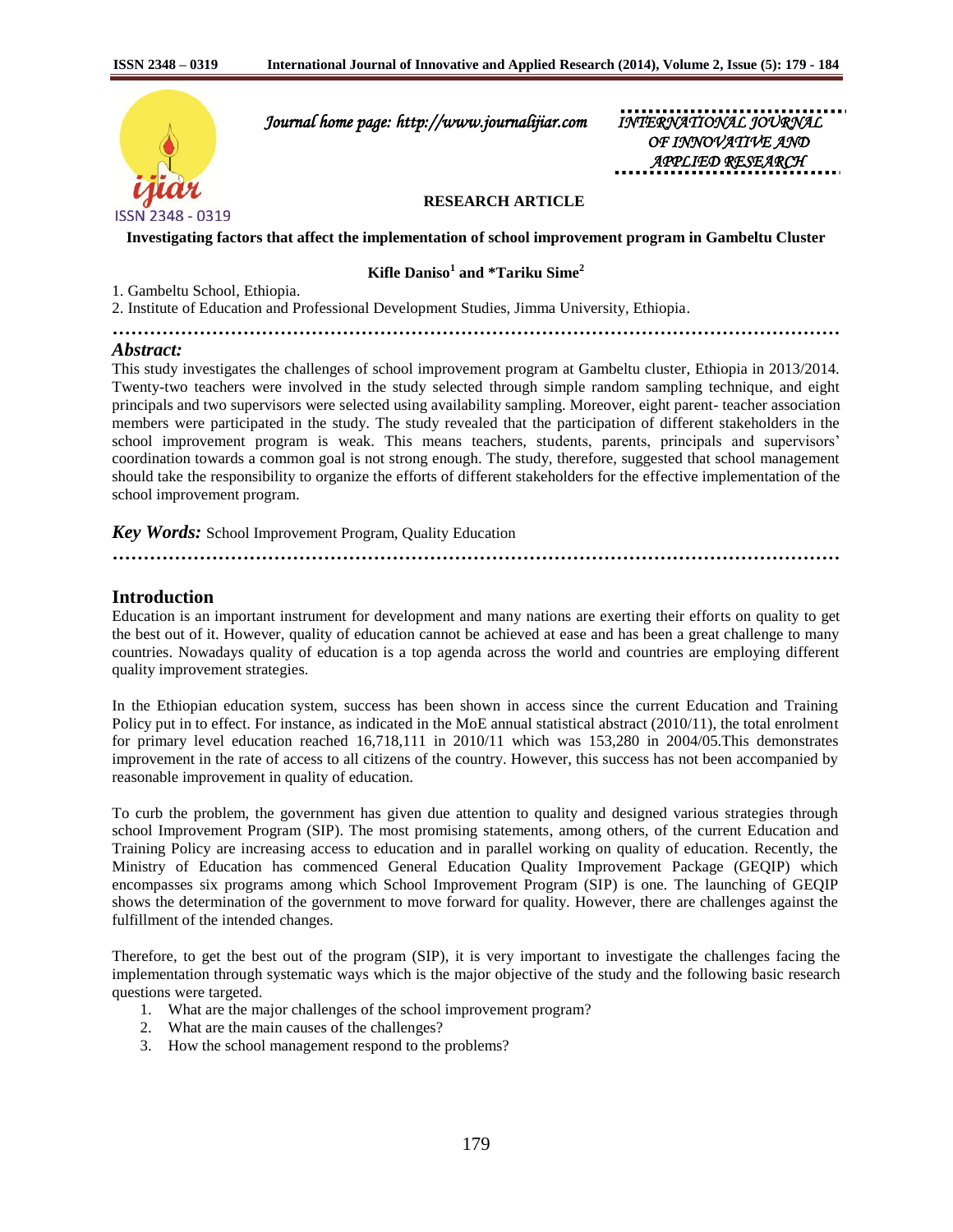### **School improvement program and its essential domains**

The School Improvement Program (SIP) is one of the major important programs among the six General Education Quality Improvement Package (GEQIP) set by Ministry of Education of Ethiopia (MOE, 2007).The program involves school stakeholders evaluating and planning for school improvement in the areas of: Teaching and learning, school environment, leadership and management, community involvement.(Tadesse Melesse,2012).The teaching learning- process focuses on approaches and techniques to improve teacher quality, providing instructional leaders with proven strategies and perspectives to serve students equitably. Schools where teachers teach out of field or where they are poorly prepared in their subjects, where teacher morale and engagement are low, where teachers are unable to teach well to diverse student needs, and where incompetent teaching is tolerated are severely handicapped in the pursuit of excellence (Bliss, J. R., Firestone, W. A., & Richards, C. E., 1991).

The school environment, another important component of the program, matters a lot in promoting learning, enhancing academic achievement, and facilitating appropriate behavior in and between students. The ways in which students perceive their surroundings highly affects how they perform; thus, it is imperative to create hospitable environment where students feel secure and comfortable. (Rosenholtz, S. J., 1991)

Effective leadership can also do a lot to ensure the quality of a school's teaching staff. Some important decisions remain in the hands of officials at the region and woreda level, but principals can do much to build teacher excellence. Principals, therefore, should first model a commitment to learning. They should create a climate that values collaboration and constructive sharing of best classroom practices. Formal professional development has its place, and prospects to attend on workshops, trainings, and conferences that are related to the teachers' practice are highly important, but there are many other ways to inculcate learning into a teacher's in-school routine (Anderson, C. S., 1982).

Therefore, principals and teachers must work together to make sure that all teaching staff involve in collaborative inquiry and discussion of student work, review student achievement data and deliberate over their implications for good teaching practice, hold staff meetings that make time for substantive instructional discussions as well as administrative matter. Moreover, the leadership quality helps to empower teachers by enhancing their knowledge, skills, and dispositions in the areas of teaching, and research (Carpenter, T. P., & Fennema, E., 1992).

In addition, schools need to seek ways to enhance student learning and wellbeing by collaborating with parents and families, other education and training institutions, local businesses and community organizations. Parents and families are considered as integral members of the school community and partners in their students' learning (Fullan, M. G., 1985).Thus, the participation of the community in order to implement effectively and efficiently school improvement program has a paramount importance.

# **Material and Methods**

Twenty-two primary school teachers participated in the research along with eight principals, two supervisors and eight PTA members. Out of ninety eight teachers from Gambeltu cluster (having four schools), twenty-two were selected for the study using simple random sampling technique. Besides this, all principals (8) and both supervisors (2) were taken as their number is manageable. Eight PTA members were also selected from thirty-two using simple random sampling.

### **Instruments of data collection**

Two methods of data collection instruments were used to gather information namely PTA members' and teachers' questionnaire, and principals', and supervisors' interview. The primary instrument of data collection was questionnaire for the PTA members and teachers. The questions were prepared in open -ended and closed- ended form and all copies of the questionnaire distributed to both the PTA members and teachers were returned.

The second instrument used to collect data for this study was Interview with the supervisors and principals at the center. Semi-structured interview guide was used to substantiate data secured through questionnaire.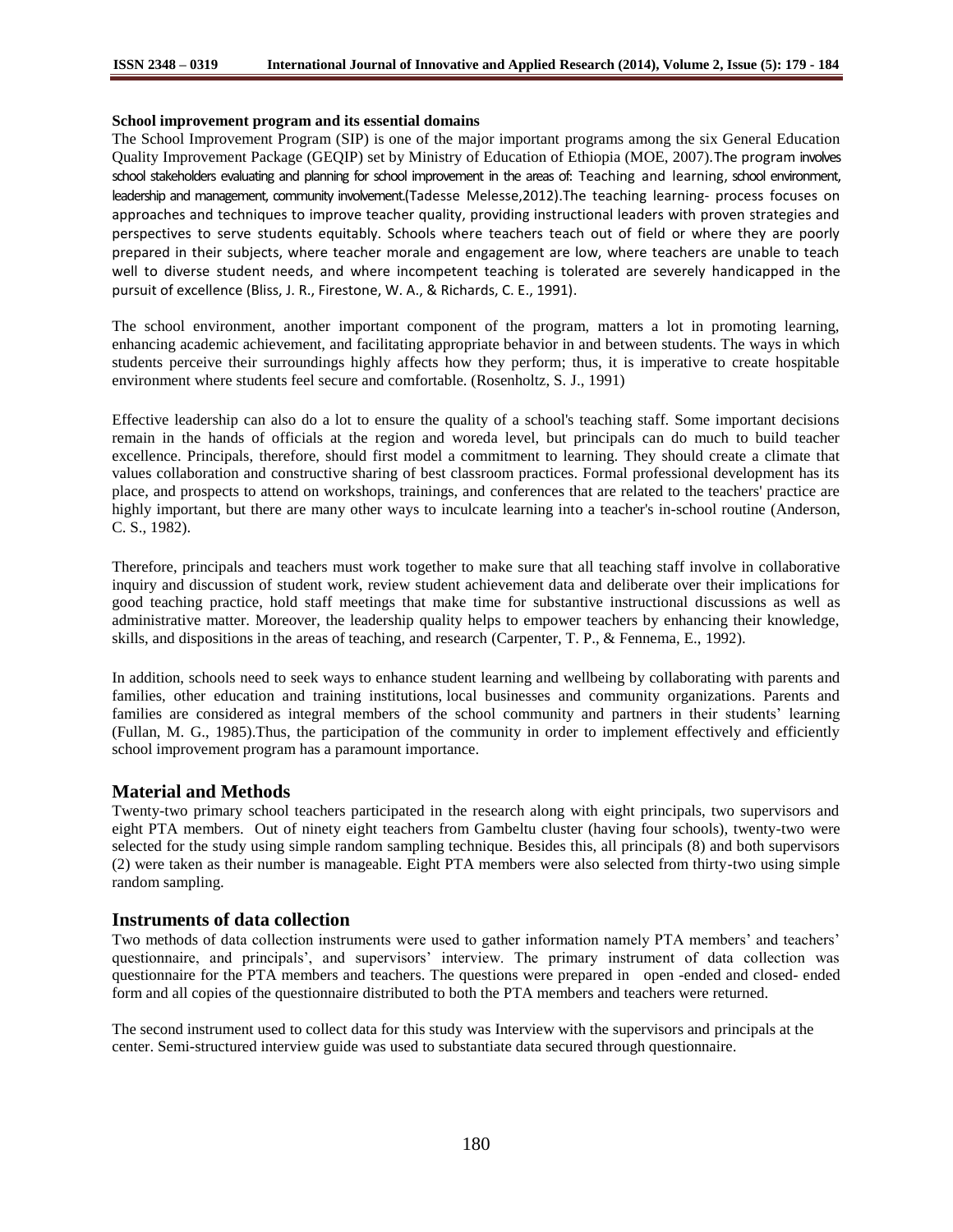## **Results and Discussion**

#### **Analysis of the results on teaching- learning**

For an effective school improvement, the teaching learning component is very crucial and teachers are core role players in the area. The result revealed that out of 22 teachers only 2 of them are degree holders and the majority (18) earned diploma. This shows that further education and training is imperative to improve quality of education. Questions were also raised on their participation level in planning and evaluation of the implementation of the program, and only 36.7% confirmed their full participation. Interview responses from principals and supervisors also corroborate with the questionnaire result. That is teachers participation in annual and strategic planning is very minimal.

#### **Analysis of the results on school environment**

Teachers and PTA members were asked whether the schools are peaceful, safe, hospitable and friendly or not, and their response is presented in graph as follows.





As can be seen from the graph (1), 55% of the teachers disagreed with the statement and36% of them agreed that the school environment is peaceful and friendly for the student learning while (9%) of them couldn't decide. In similar fashion 62.5% of the PTA members disagreed that the environment is safe and inviting for students. However, 25% of the respondents agreed with the statement.

All of the principals recognized that because of lack of facilities, the school, specifically, classroom environment is not conducive for the teaching learning process. Nonetheless, there is a difference among the schools in terms of human and material resources.

#### **Analysis of the results on school leadership and management**

Teachers and PTA members were asked the role of leadership in introducing priority issues for the stakeholders, engaging different stakeholders in decision making on school related affairs, organizing resources, evaluating plans and the results are presented as follows.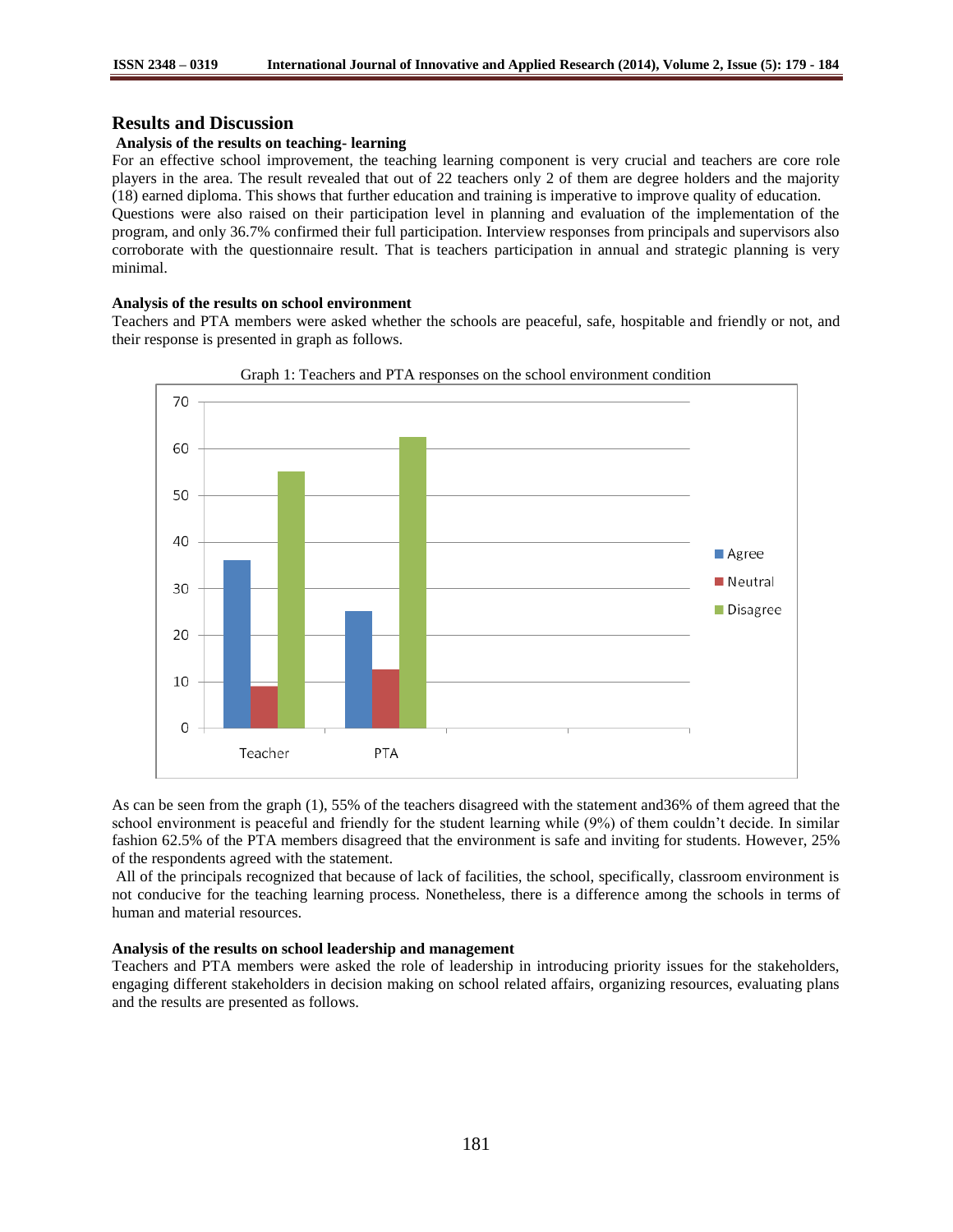| Items                                                    | Respondents |                | Responses       |                |                | Total          |
|----------------------------------------------------------|-------------|----------------|-----------------|----------------|----------------|----------------|
|                                                          |             |                | Agree           | Neutral        | Disagree       |                |
| 1.Introducing<br>priority issues for<br>the stakeholders | Teachers    | N <sub>o</sub> | 5               | 6              | 11             | 22             |
|                                                          |             | $\%$           | 23              | 27             | 50             | 100            |
|                                                          | <b>PTA</b>  | No             | $\overline{2}$  | $\mathfrak{2}$ | $\overline{4}$ | 8              |
|                                                          |             | $\%$           | 25              | 25             | 50             | 100            |
| 2. Engaging<br>stakeholders in<br>decision making        | Teachers    | No             | $\overline{c}$  | $\overline{3}$ | 17             | 22             |
|                                                          |             | $\%$           | 9               | 14             | 77             | 100            |
|                                                          | <b>PTA</b>  | N <sub>o</sub> | $\overline{c}$  | $\Omega$       | 6              | 8              |
|                                                          |             | $\%$           | $\overline{25}$ | $\Omega$       | 75             | 100            |
| 3.Organizing<br>resources                                | Teachers    | N <sub>o</sub> | 17              | 3              | $\overline{c}$ | 22             |
|                                                          |             | $\%$           | 77              | 14             | 9              | 100            |
|                                                          | <b>PTA</b>  | No             | $\overline{4}$  | $\overline{2}$ | $\overline{c}$ | 8              |
|                                                          |             | $\%$           | 50              | 25             | 25             | 100            |
| 4. Evaluating<br>programs                                | Teachers    | N <sub>o</sub> | 14              | 2              | 6              | 22             |
|                                                          |             | $\%$           | 64              | $\mathbf{Q}$   | 27             | 100            |
|                                                          | <b>PTA</b>  | No             | $\overline{4}$  | 2              | $\overline{2}$ | $\overline{8}$ |
|                                                          |             | $\%$           | 50              | 25             | 25             | 100            |

Table1: Teachers and PTA members' response on school management practices

As it can be seen from the table (1) 50% of the teachers disagreed with the first item i.e. introducing priority issues for the different stakeholders. Only 23% of them confirmed that school management involve in such practices. Similarly, half of the PTA respondents marked under the 'disagree' column and one–fourth of them couldn't decide.

Regarding the engagement of different stakeholders on school affairs, about three-fourth of the teacher respondents preferred to disagree. Only 9% of them recognized the practice.PTA members response also corroborate with teachers response where 75% of them disagreed with such practice by school management.

School management, however, shown a positive result on organizing resources where 77% of teacher respondents and 50% of PTA respondents recognized the practice.

The practice of evaluating school programs is also positive that about two-third (64%) of the teacher respondents and half of PTA respondents agreed with the statement. However, one-fourth of PTA respondents were undecided.

Principals and Supervisors were also asked their responses on the aforementioned issues through interview and the result shows that school management practices on resource organization and evaluating programs is slightly better than prioritizing important issues and engaging various stakeholders. However, all school principals underlined that they are working at good level with limitation of resources.

|                                                                        |             |                |           | Table 2: Teachers and PTA members' response on community participation |          |       |
|------------------------------------------------------------------------|-------------|----------------|-----------|------------------------------------------------------------------------|----------|-------|
| Items                                                                  | Respondents |                | Responses |                                                                        |          | Total |
|                                                                        |             |                | Agree     | Neutral                                                                | Disagree |       |
| 1.Community<br>participation in<br>school affairs                      | Teachers    | N <sub>0</sub> |           | 6                                                                      | 9        | 22    |
|                                                                        |             | $\%$           | 32        | 27                                                                     | 41       | 100   |
|                                                                        | <b>PTA</b>  | N <sub>o</sub> | 3         | 0                                                                      |          | 8     |
|                                                                        |             | $\%$           | 37.5      | $\theta$                                                               | 62.5     | 100   |
| 2.parents<br>discussion with<br>teachers on<br>students<br>performance | Teachers    | N <sub>o</sub> | 6         | $\mathcal{R}$                                                          | 13       | 22    |
|                                                                        |             | $\%$           | 27        | 14                                                                     | 59       | 100   |
|                                                                        | <b>PTA</b>  | N <sub>o</sub> | 3         | $\Omega$                                                               |          | 8     |
|                                                                        |             | $\%$           | 37.5      |                                                                        | 62.5     | 100   |

**Analysis of the results on community participation**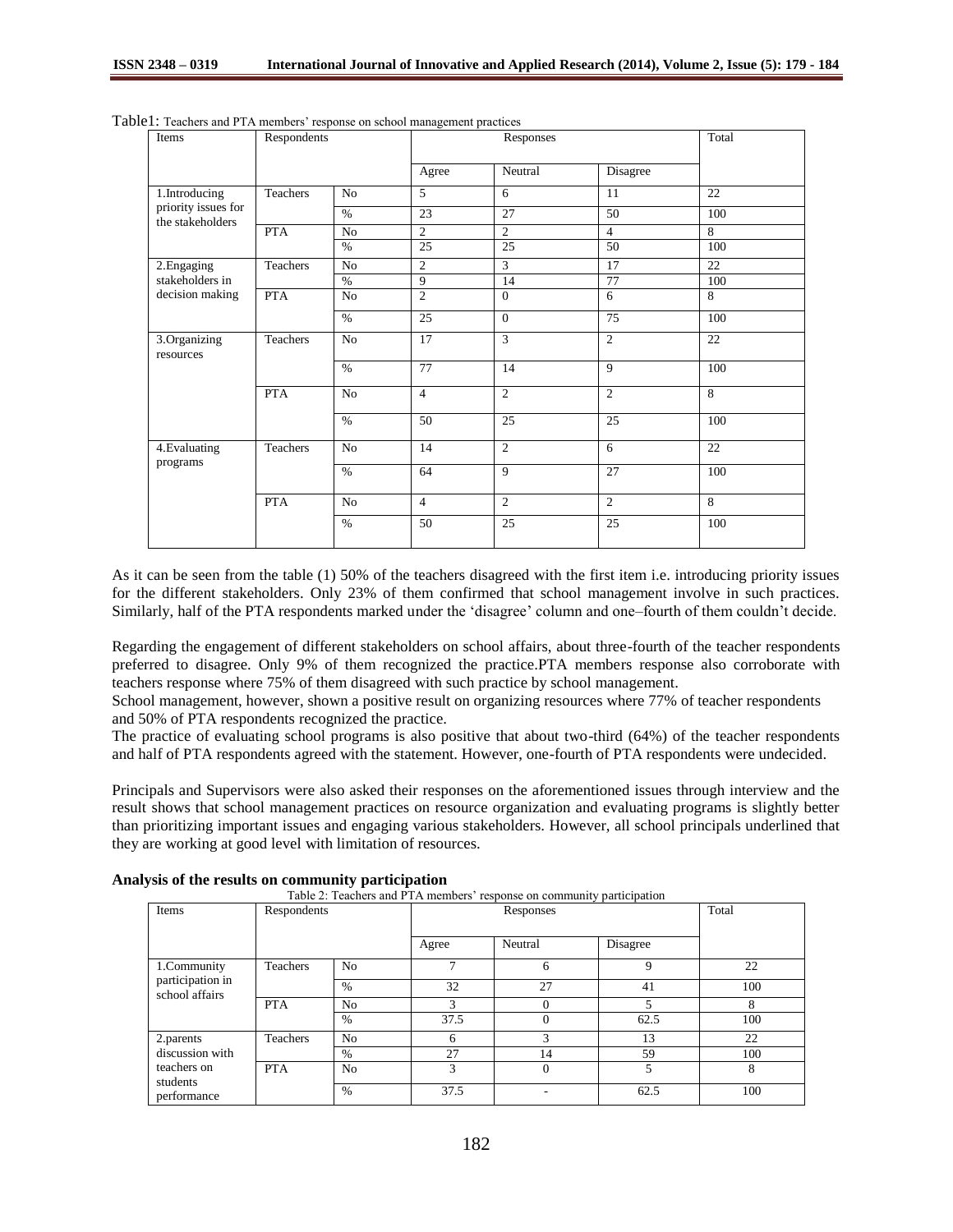Community participation in the school affairs is also one of the pillars in SIP program and results secured through questionnaire presented in table (2). The table indicates 41% of teacher respondents didn't agree with the idea that there is a relationship between the school and community. Concerning parent- teacher partnership 59% of the teacher respondents marked under the 'disagree' column.PTA respondents on both issues i.e. community participation and teacher- parent relationship disagreed with similar result 62.5% which accounts two-third of the total figure.

Interview results obtained from principals and supervisors support the questionnaire result. However, supervisors confirmed that parent –teacher relationship is not a culture of the schools unless students are obliged to call their parents for disciplinary problems.

# **Discussion**

As the results of the questionnaire and interview indicate, the major stakeholders of the school: teachers, principals, supervisors and PTA members reflected on the main components of school improvement program; teachinglearning, school environment, school management and community participation (MoE, 2007).

Regarding the teaching learning process teachers' role to bring the education quality as literature suggests, is enormous (Wasley, P. A., 1991; Little, J. W., & McLaughlin, M. W., 1992). However, the study shows they are not playing their pivotal role. Some of the reasons behind are the school culture i.e teachers are not aware of updating themselves and the tradition in this aspect is at the beginning stage. Moreover, school management practices are not encouraging in this aspect.

The other component of the school improvement program is school environment. The features of a good learning environment include adequate resources that are appropriate, identifiable, accessible and relevant to students' learning interests (Aschbacher, P. R. (1993). The results, however, clearly show that the school situation and classroom context is not inviting for students and teachers to bring the intended quality education. All informants recognized the existence of the problem attributing to limitation of resources.

School management practice is also another major school improvement program where leadership issues in areas of prioritizing challenging areas of school affairs, organizing resources and engaging different stakeholders in school improvement program (Thomson, S. D. (Ed.),1992).The results indicate that there are serious problems in prioritizing issues and engaging stakeholders. However, there is an agreement among the respondents that the school management is better in organizing resources evaluation of school based plans.

Education as a social phenomenon does not take place in a vacuum or isolation; it takes place in the society and this normally begins from the family, which is one of the social institutions responsible for the education of the students (Bryk, A. S., & Driscoll, M. E., 1988). Thus, community participation in school improvement as the data demonstrates is not strong to come up with the quality the country is striving for. Of course, there are areas where the surrounding community built extra classrooms. But, the attachment between teachers and parents for the betterment of the students is uncommon.

### **Conclusion**

Based on the general objectives of the study, the researcher investigated the challenges of school improvement program (SIP) and suggested ways to alleviate the problem. Thus, after thorough discussion of the results obtained from the principals and teachers, supervisors and PTA members, the following conclusions are drawn.

- Teachers are not really aware of their pivotal role for the success of the school
- Because of lack of facilities and organization problems schools are not as such attractive and conducive for learning
- School management culture is not encouraging for the involvement of different stakeholders
- Community school relationship is not strong enough to bring change